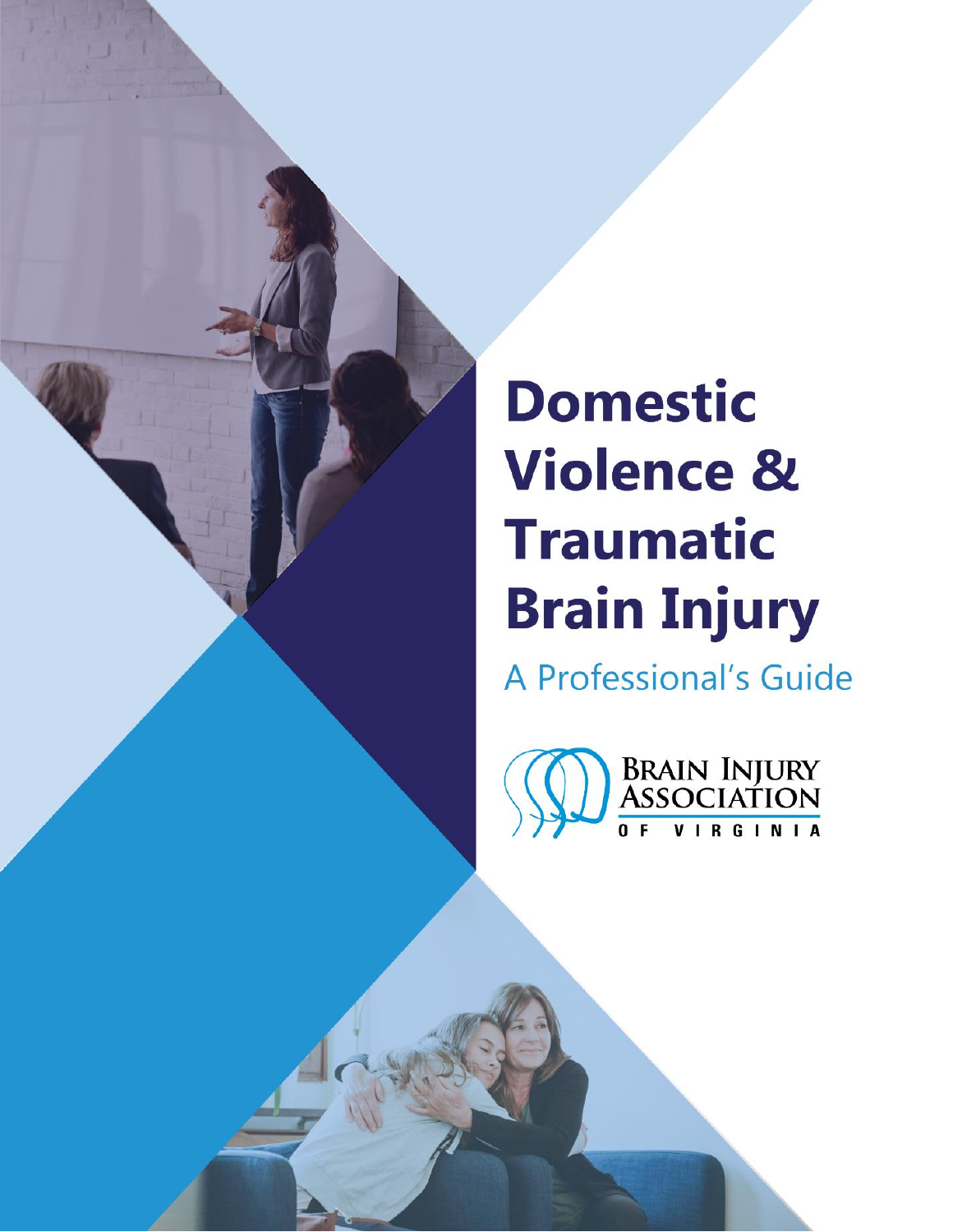## **Introduction**

#### **What is the problem?**

Compared to brain injuries resulting from professional football or military service, little attention has been given to brain injuries caused by domestic violence. However, brain injury can result from common methods of abuse including being hit, slammed, shaken, or strangled. It is estimated that as many as 31,500,000 women in the United States live with a brain injury caused by intimate partner violence, and 21,000,000 of these women have likely sustained multiple brain injuries (Valera et al., 2019).

#### **Why does this matter?**

Multiple blows to the head increase the likelihood someone may experience a brain injury that changes their cognition, sensation, behavior, and motor function. There are often no physical signs that a brain injury has occurred, making it difficult to recognize. Common symptoms of brain injury are similar to those experienced from mental health disorders, which makes diagnosis important to ensure an individual is receiving the most appropriate care (Campbell et al, 2018; Kwako et al., 2011). Additionally, untreated brain injuries can lead to further injury and health complications.

#### **What is the purpose of this packet?**

This packet is intended to give domestic and sexual violence providers and advocates information related to the intersection between brain injury and domestic violence. Specifically, section I of this packet contains background information about brain injury as well as a list of online resources that can be accessed if you wish to learn more. Section II describes the importance of brain injury screening and provides information on screening tools that have been used with survivors of domestic violence. Lastly, section III includes referral information and resources that can be shared with clients.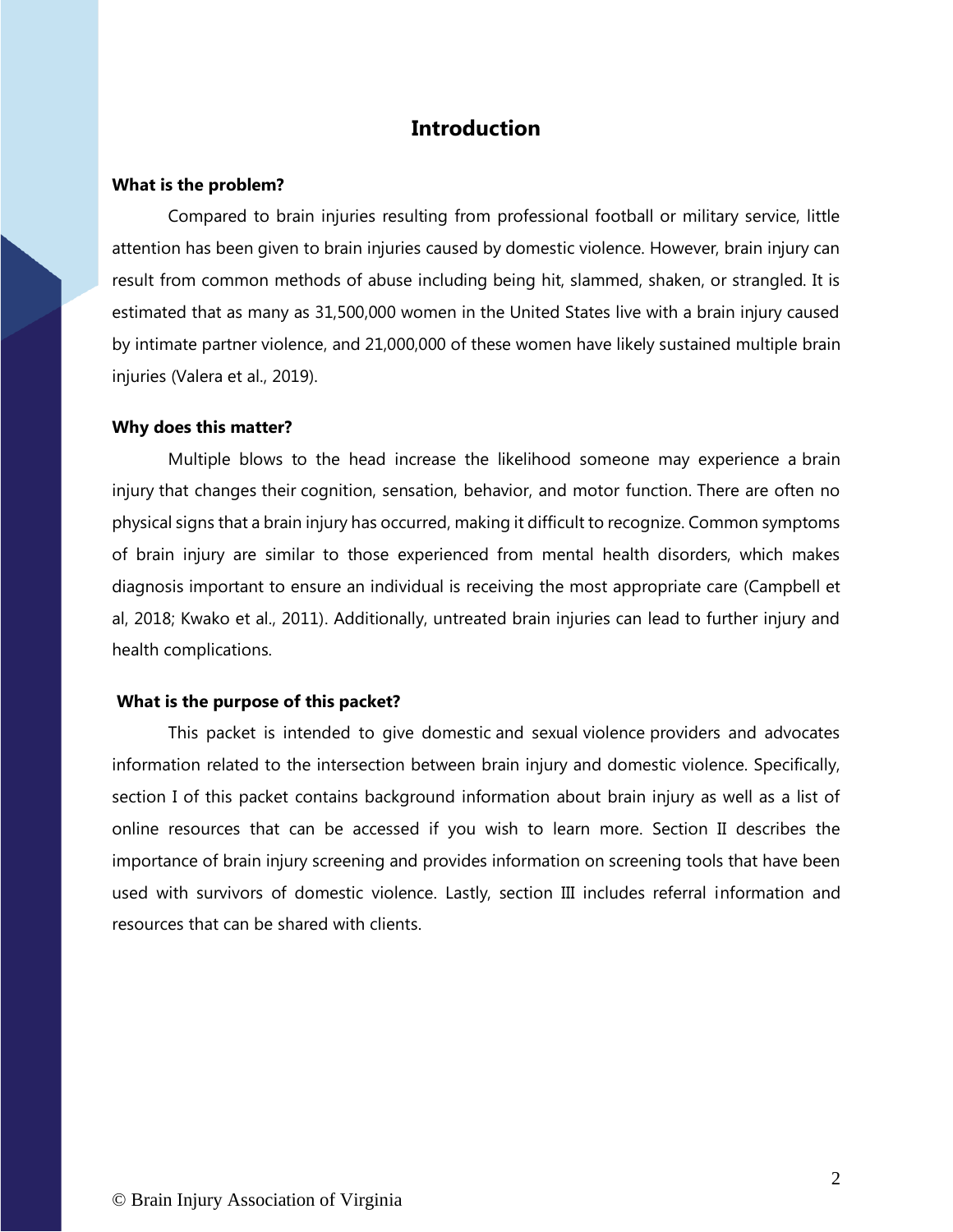## **Contents Pages**

## **I. Brain Injury Education**

| Background on the brain, brain injury, and common changes<br>$\circ$                | $4 - 6$   |
|-------------------------------------------------------------------------------------|-----------|
|                                                                                     |           |
| Strategies to address common problems resulting from brain injury<br>$\circ$        | $7 - 9$   |
|                                                                                     |           |
| Online resources to learn more about brain injury<br>$\bigcirc$                     | $10 - 11$ |
| II. Brain Injury Screening                                                          |           |
|                                                                                     |           |
| Importance of brain injury screening and introduction to screening tools<br>$\circ$ | 12        |
|                                                                                     |           |
| Introduction to the HELPS, CHATS, and OSU TBI-ID<br>$\circ$                         | 13        |
| III. Brain Injury Referral                                                          |           |
|                                                                                     |           |
| Information for after screening<br>$\circ$                                          | 14        |
|                                                                                     | 15        |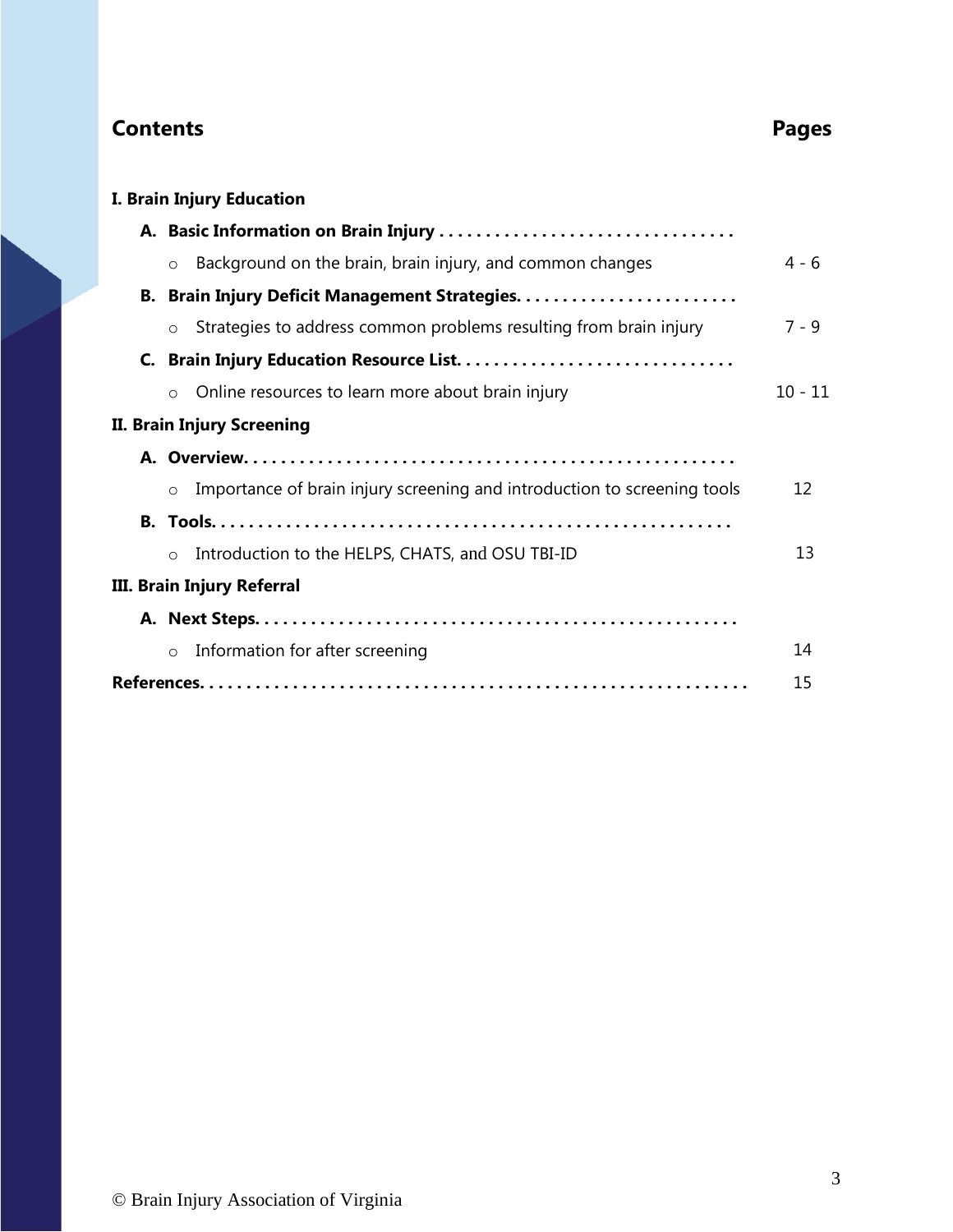## **Basic Information about Brain Injury**

The brain is an amazing organ; it makes our heart beat, our eyes blink and our skin shiver; it enables us to think, laugh, and love. The brain is what observes and understands the world around us. It has the consistency of Jell-O or congealed oatmeal, and weighs about 2 lbs. at birth and 3 lbs. in an adult.

Brain injury can be called by different names, like concussion, shaken baby syndrome, and head injury to name a few. The brain can be hurt in many different ways; injuries to the brain are classified as non‐traumatic or traumatic.

- **Non**‐**Traumatic injuries** occur as a result of strokes, lack of oxygen, infection, brain tumors, and exposure to toxic substances. The challenges someone with a non‐traumatic injury faces can be different but are often very similar to those faced by someone with a traumatic injury.
- **Traumatic injuries** fall into two categories:
	- $\circ$  Open head injuries are those in which the skull is crushed or seriously fractured. Open head injuries also happen when the skull is penetrated, as in a gunshot wound.
	- o Closed head injuries, in which the skull is not damaged, occur much more often, usually because of a car accident or fall.

Several things happen to the brain during traumatic injuries. The effects of some of these can go on for quite some time after the actual accident.

- The brain bounces around in the skull and rubs against the bony ridges on the inside of the skull; *this is known as a coup/contra-coup injury*. It can cause bleeding and swelling within the brain; because the brain sits in a tightly enclosed space, there is no way to accommodate the increased swelling and pressure.
- The microscopic pathways that send messages through the brain and out to the body are damaged; this is known as diffuse axonal injury.
- The chemicals that help the brain work are disturbed, and instead of helping, begin to hurt the brain; this is known as the neurochemical cascade.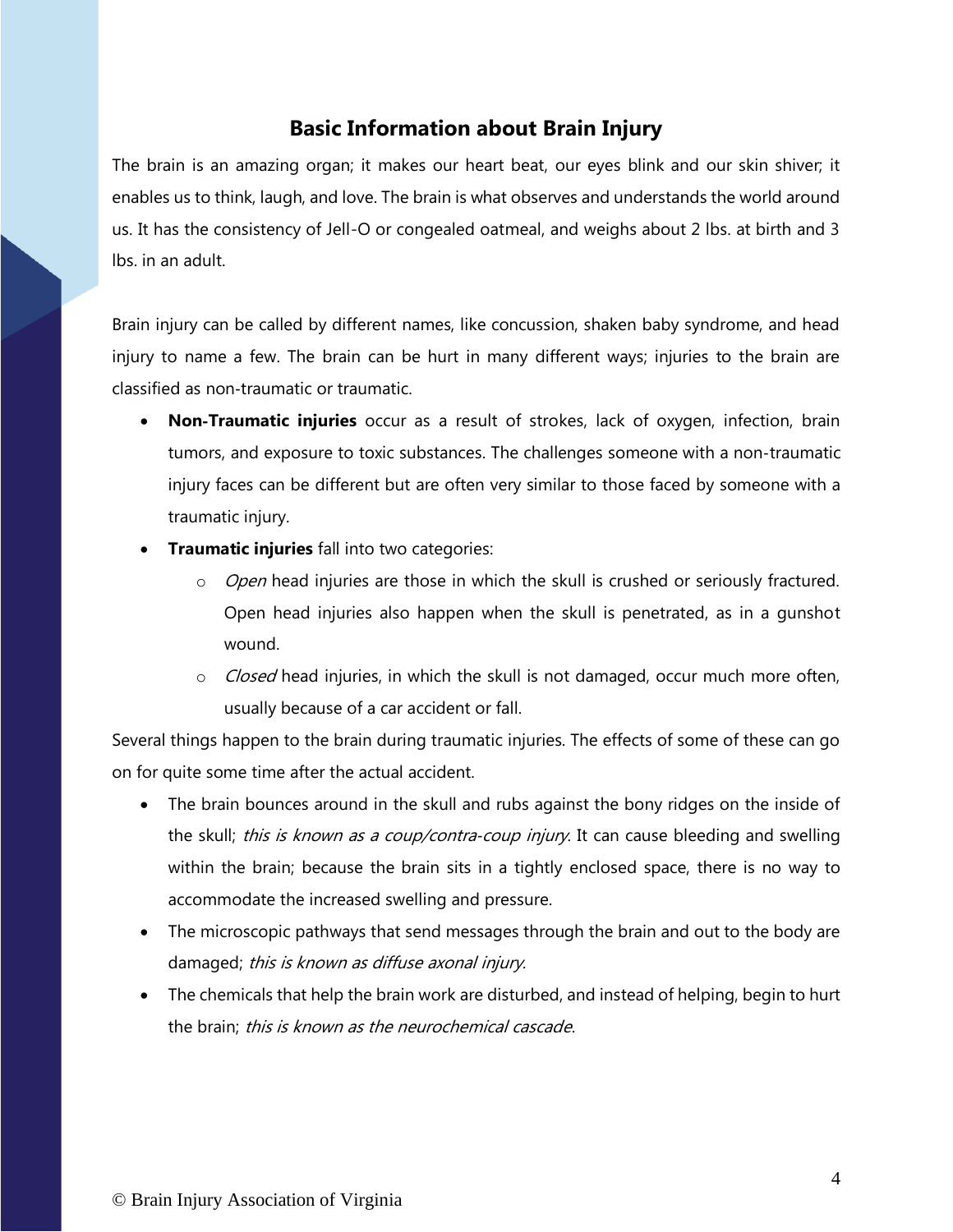The brain is divided into different parts called *lobes* and *hemispheres*. While the whole brain works together to get things done, its different parts are responsible for different jobs.



**The Cerebellum** (just above the brain stem) controls balance and coordination.

**The Brain Stem** (the bottom of the brain) is responsible for basic life functions like heartbeat, breathing, and blood pressure.

**The Occipital lobe** (at the back of the head) controls vision.

**The Temporal lobes** (on the sides of the head) manage speech, language, memory, and hearing.

**The Parietal lobes** (on the top of the head) interpret sensations and the position of our body and other objects.

**The Frontal lobe** (at the front of the head) helps us control our emotions and impulses, motivates us, and helps us plan and make good decisions.

## **The left and right sides of the brain are called hemispheres; they have different strengths.**

|                             | The left side of the brain is associated with $ $ The right side of the brain is the creative and     |
|-----------------------------|-------------------------------------------------------------------------------------------------------|
|                             | verbal, logical, and analytical thinking. It is very   curious side of the brain and allows us to be  |
|                             | good at naming and categorizing things, flexible and think about the future. It is good at            |
|                             | reading, writing, arithmetic. It likes to think   visual and intuitive information; it thinks quickly |
|                             | about things logically and in order. It controls and looks at the whole picture. It controls the left |
| the right side of the body. | side of the body.                                                                                     |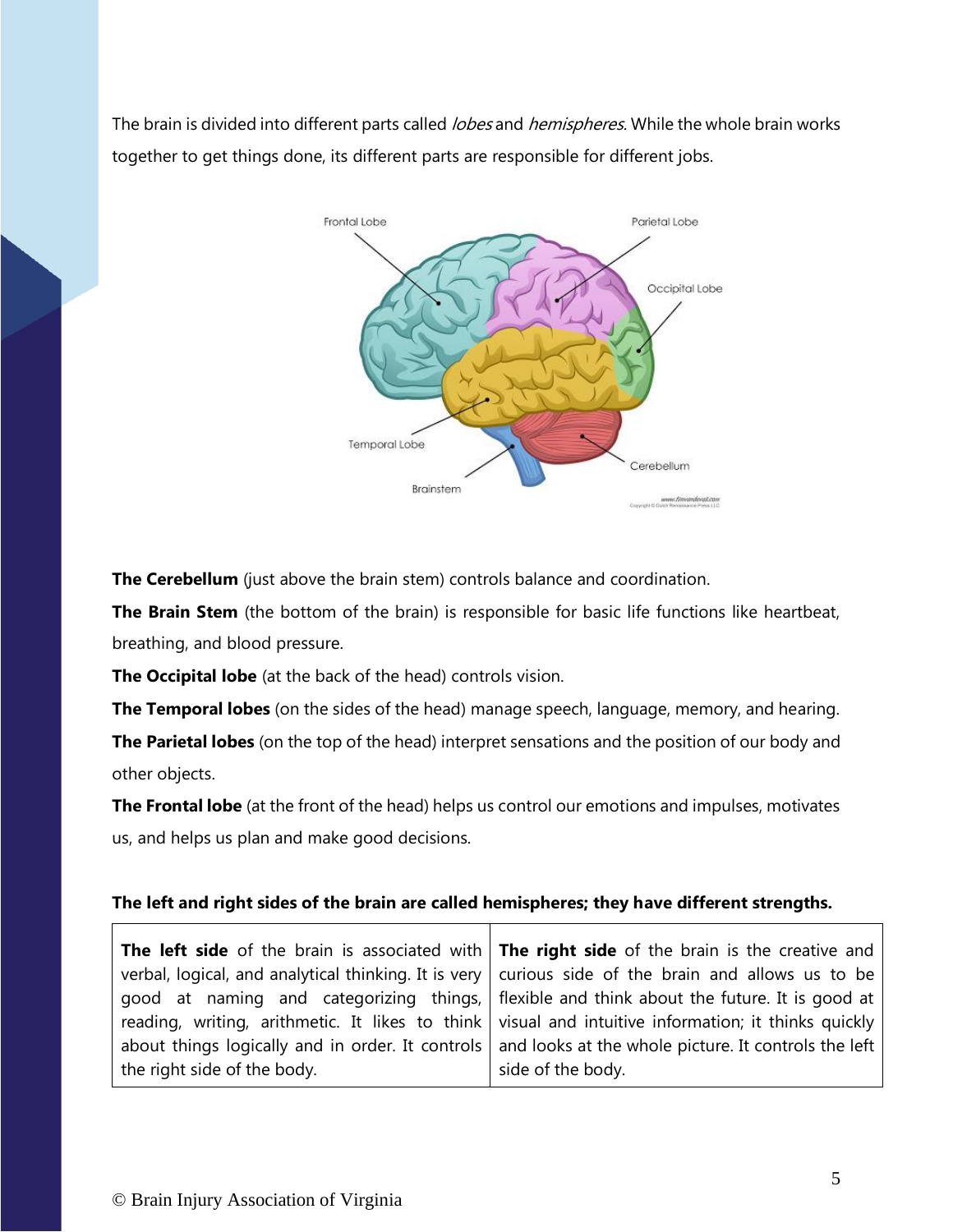**The changes seen after a brain injury** depends on a number of factors including: the severity of the injury, where and how the damage was sustained, how quickly the person was diagnosed and treated, their general health and age at the time of injury.

- **Common physical changes** include difficulty walking, trouble with balance, falling or bumping into things, dizziness, spasticity (very tight muscles), poor coordination, difficulty grasping objects, headaches, nausea, fatigue, and seizures.
- **Common sensory changes** include vision, hearing, smell and taste disturbances.
- **Common cognitive problems** include trouble with memory, concentration and attention, following directions, finding the right word, problem solving, abstract thinking, organization, planning, social judgment, decision making, self-monitoring, and initiating tasks.
- **Common behavioral/emotional changes** include irritability, mood swings, acting without thinking, difficulty accepting someone else's point of view, sadness, low energy, low self‐esteem, hostility, depression, and anxiety.

Although the physical, sensory, cognitive and psychological changes may improve with treatment and time, they may not go away completely. The key for most survivors and caregivers is learning how to recognize the difficulties that have been caused by their brain injury and how to manage them. The best way to do that is through the use of compensatory strategies, which involves using different ways to accomplish a task that is more difficult since the injury.

**Compensatory strategies** focus on a person's intact skills and strengths to help them be successful with overcoming challenges in the areas of self‐care, attention, memory, behavior. We all use some of these methods. These strategies can be simple, like writing things down in notebooks, posting notes on the refrigerator, or carrying a pocket calendar; some can be more complex, like smart phones, medication alarms, or emergency response systems. Compensatory strategies do not fix the underlying problem; it takes more time, energy, and attention to make them work, but when used consistently, they can dramatically improve function.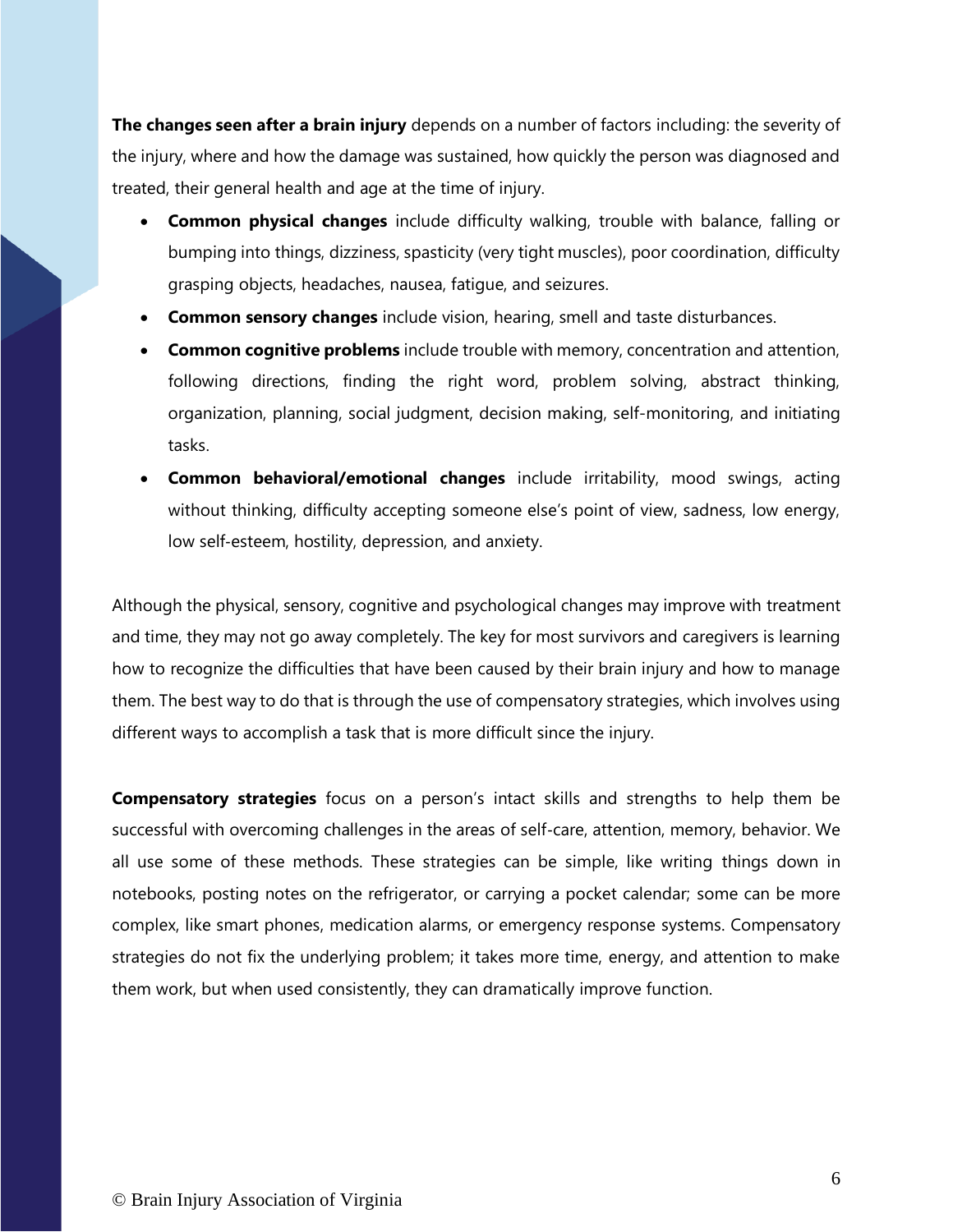|  |  | <b>Brain Injury Deficit Management Strategies</b> |
|--|--|---------------------------------------------------|
|  |  |                                                   |

| <b>Deficit</b>                                                                                                                                                                     | <b>Problems Arising</b>                                                                                                                                                                                | <b>Management Strategies</b>                                                                                                                                                                                                            |  |
|------------------------------------------------------------------------------------------------------------------------------------------------------------------------------------|--------------------------------------------------------------------------------------------------------------------------------------------------------------------------------------------------------|-----------------------------------------------------------------------------------------------------------------------------------------------------------------------------------------------------------------------------------------|--|
|                                                                                                                                                                                    | The person may                                                                                                                                                                                         | You can                                                                                                                                                                                                                                 |  |
| <b>Speed of Information</b>                                                                                                                                                        | Take longer to complete tasks<br>Take longer to answer questions<br>Be unable to keep track of<br>$\bullet$<br>lengthy conversations                                                                   | Make allowances and give the<br>person extra time<br>Present only one thing at a<br>$\bullet$<br>time<br>Not interrupt or answer for the<br>person<br>Verify that the person is<br>keeping up with the<br>conversation                  |  |
| <b>Fatigue</b>                                                                                                                                                                     | Tire quickly (physically &<br>$\bullet$<br>mentally)<br>Have reduced tolerance and<br>$\bullet$<br>ability to cope<br>Become irritable<br>$\bullet$<br>Have other problems<br>$\bullet$<br>exacerbated | Encourage the person to take<br>breaks<br>Schedule more demanding or<br>essential tasks when the<br>person is at their best                                                                                                             |  |
| Have difficulty following<br>٠<br><b>Mental Tracking</b><br>instructions<br>Lose track of what they are<br>$\bullet$<br>thinking or doing<br>Get information confused<br>$\bullet$ |                                                                                                                                                                                                        | Keep activities short and<br>$\bullet$<br>uncomplicated<br>Ask specific or direct questions<br>$\bullet$<br>Provide reminders of the next<br>step or task                                                                               |  |
| <b>Memory</b>                                                                                                                                                                      | Have difficulty learning new<br>٠<br>things<br>Be forgetful<br>٠<br>Lose things<br>$\bullet$<br>Have difficulty recalling what<br>$\bullet$<br>they've learned                                         | Repeat information as<br>necessary<br>Encourage use of external<br>$\bullet$<br>memory aids (journals,<br>calendars, time tables)<br>Maintain 'special places' for<br>٠<br>belongings<br>Give reminders and prompts<br>to assist recall |  |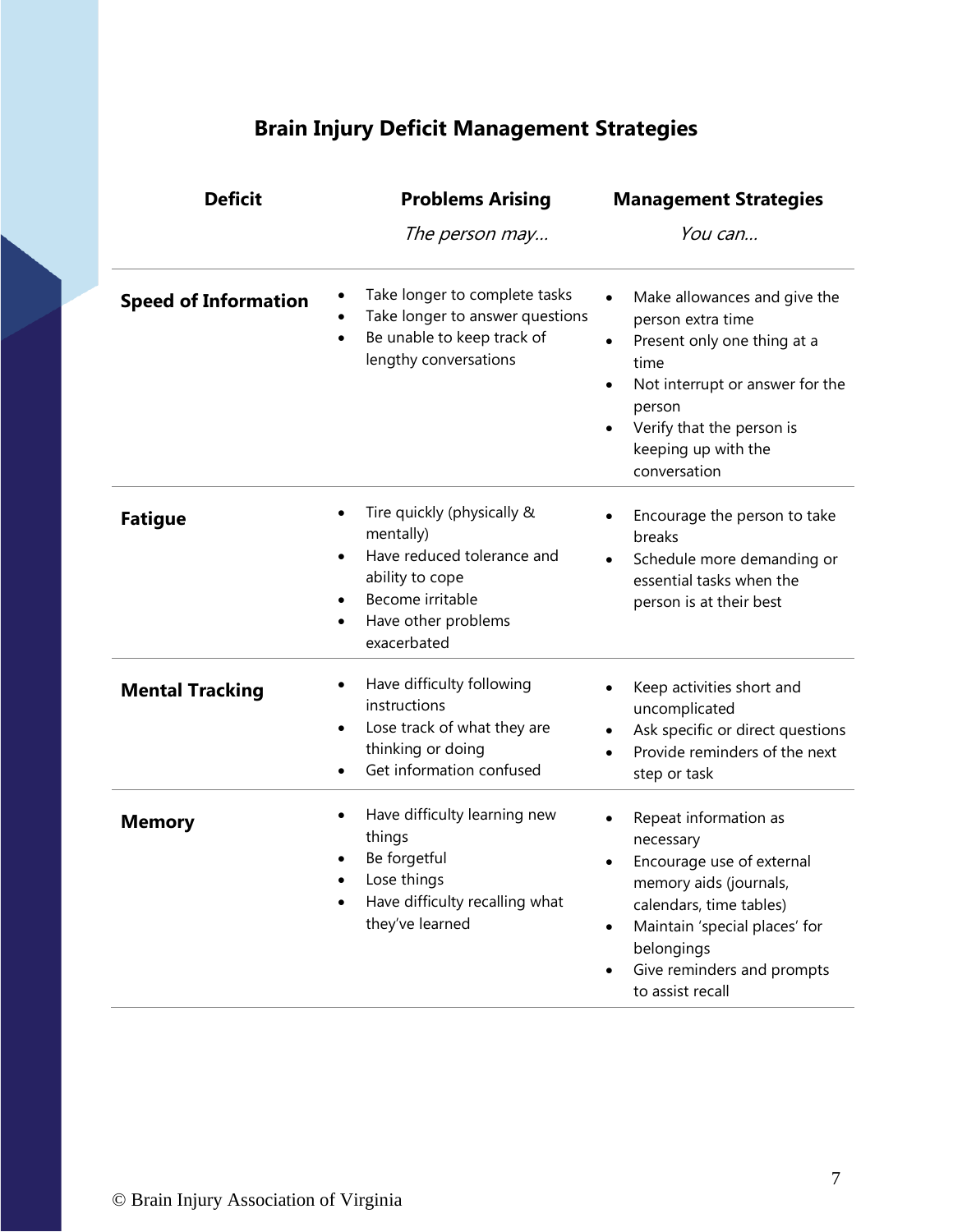| <b>Attention</b>                           | Appear not to listen<br>Miss details<br>Forget what people have said<br>٠<br>Have difficulties concentrating<br>$\bullet$<br>Be unable to cope with more<br>$\bullet$<br>than one thing at a time<br>Be easily distracted<br>$\bullet$<br>Change the subject often<br>Get bored easily | Shorten instructions/activities<br>so they can be<br>completed<br>Write down instructions<br>accurately and in a way that can<br>be easily understood later<br>Encourage the person to<br>engage in only one activity at a<br>time<br>Reduce external distractions<br>Bring the person's focus back<br>to the current task |
|--------------------------------------------|----------------------------------------------------------------------------------------------------------------------------------------------------------------------------------------------------------------------------------------------------------------------------------------|----------------------------------------------------------------------------------------------------------------------------------------------------------------------------------------------------------------------------------------------------------------------------------------------------------------------------|
| <b>Problem Solving</b>                     | Have difficulty working out<br>solutions to problems<br>Be unable to generate new<br>$\bullet$<br>ideas<br>Have a disordered approach to<br>٠<br>problem solving                                                                                                                       | Help identify an achievable<br>outcome for the task, ensure<br>there is a purpose<br>Avoid giving open-ended tasks<br>Assist the person to break a<br>$\bullet$<br>task down into smaller<br>components<br>Reduce demands made upon<br>٠<br>the person (one thing at a time)                                               |
| <b>Communication</b>                       | Have trouble initiating<br>٠<br>conversation<br>Have trouble understanding<br>٠<br>non-verbal communication/<br>body language; take statements<br>literally                                                                                                                            | Encourage participation by<br>asking "What do you think<br>about that?" and use open-<br>ended statements like "Tell me<br>about"<br>Give verbal cues to<br>communicate intent of<br>conversation<br>Use simple and direct language<br>and avoid talking in abstract<br>terms; avoid the use of sarcasm                    |
| <b>Planning &amp;</b><br><b>Organizing</b> | Have difficulty preparing for a<br>task<br>Be unable to work out the steps<br>involving a task<br>Have problems with organizing<br>$\bullet$<br>their own thoughts and<br>explaining things to others                                                                                  | Provide a written structure or<br>quideline outlining the steps in<br>order<br>Help develop a timetable<br>(weekly, daily) to establish a<br>routine of activities<br>Encourage the person to take<br>time to think before they speak                                                                                      |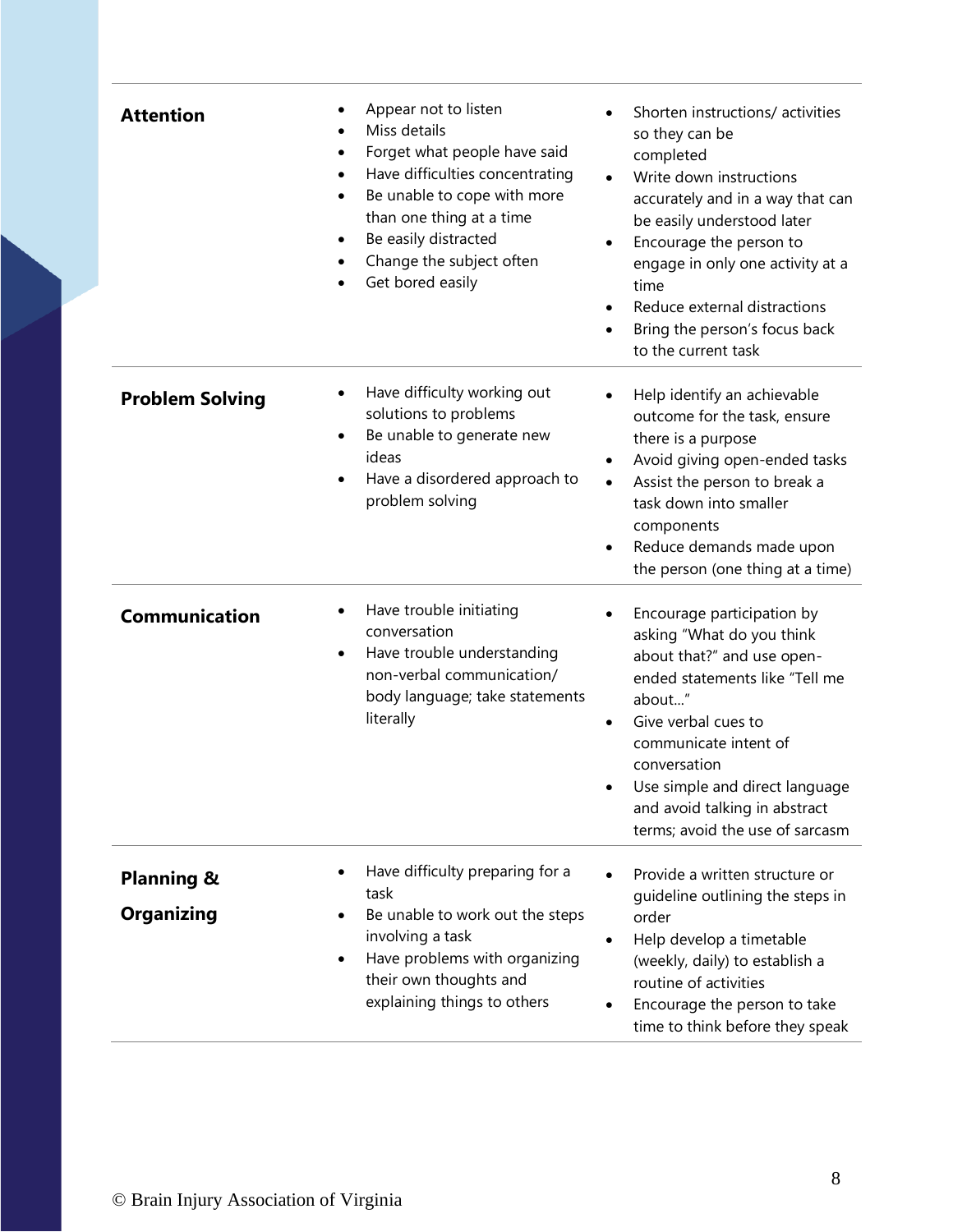| <b>Reasoning</b>       | Have a rigid and concrete<br>thinking style<br>Be resistant to change<br>$\bullet$<br>Have a simplistic understanding<br>$\bullet$<br>of emotions<br>Show poor judgement and poor<br>decision making skills                                         | Explain changes in routine in<br>advance, giving reasons<br>Avoid using emotional<br>$\bullet$<br>undertones<br>Provide real life examples when<br>$\bullet$<br>offering explanations                                                                                                                       |
|------------------------|-----------------------------------------------------------------------------------------------------------------------------------------------------------------------------------------------------------------------------------------------------|-------------------------------------------------------------------------------------------------------------------------------------------------------------------------------------------------------------------------------------------------------------------------------------------------------------|
| <b>Self-Monitoring</b> | Show poor adherence to rules<br>Not realize they have made<br>errors<br>'Hog' conversations; be verbose<br>$\bullet$<br>and keep talking when others<br>are no longer interested<br>Have lower tolerance for<br>$\bullet$<br>frustrating situations | Provide feedback promptly and<br>in a respectful<br>manner when errors occur<br>Create and use signals to let<br>$\bullet$<br>them know they are talking too<br>much<br>Encourage turn-taking in<br>$\bullet$<br>conversations<br>Gently redirect behavior to a<br>$\bullet$<br>different topic or activity |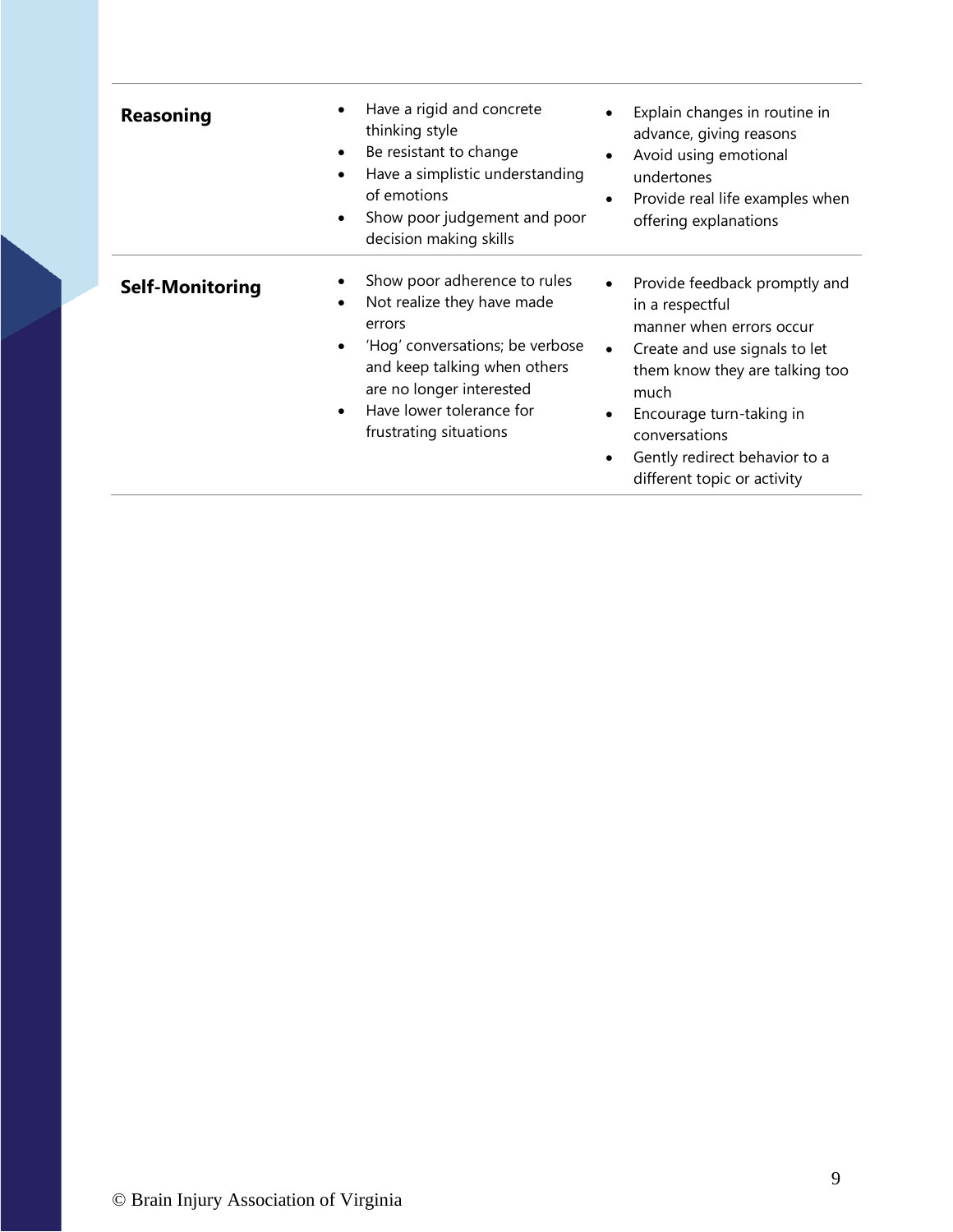## **Brain Injury Education Resource List**

These online resources provide additional information about brain injury and the relationship between brain injury and domestic violence.

## 1. **Supporting Survivors of Abuse with Disabilities**

<https://sites.google.com/vcu.edu/abusesurvivorswithdisabilities/home>

The I-CAN! Accessibility Project, a collaboration between the Virginia Commonwealth University School of Social Work and the Partnership for People with Disabilities, created these online modules for domestic violence and sexual assault service providers. These five modules cover content related to various disabilities and the connection to abuse, and module four focuses specifically on brain injury.

## 2. **Traumatic Brain Injury as a Result of Domestic Violence**

## [http://www.ncdsv.org/images/PCADV\\_TBIasaResultOfDVParticipant'sGuide\\_2011.pdf](http://www.ncdsv.org/images/PCADV_TBIasaResultOfDVParticipant)

This manual was designed by the Pennsylvania Coalition Against Domestic Violence for domestic violence programs and advocates. It includes seven modules that cover content including traumatic brain injury, the intersection between traumatic brain injury and domestic violence, screening techniques, advocating for this population, and safety planning.

## 3. **Invisible Injuries: When Your Head is Hurt**

## [https://www.odvn.org/wp-](https://www.odvn.org/wp-content/uploads/2020/04/ODVN_Resource_InvisibleInjuries_web.pdf)

## [content/uploads/2020/04/ODVN\\_Resource\\_InvisibleInjuries\\_web.pdf](https://www.odvn.org/wp-content/uploads/2020/04/ODVN_Resource_InvisibleInjuries_web.pdf)

This packet, created by the Ohio Domestic Violence Network, provides basic information related to head injury. It includes information on head injury causes, warning signs, and common problems with ways to address those problems. Additionally, there is a sheet provided which allows a client to log their symptoms and write in important safety planning information.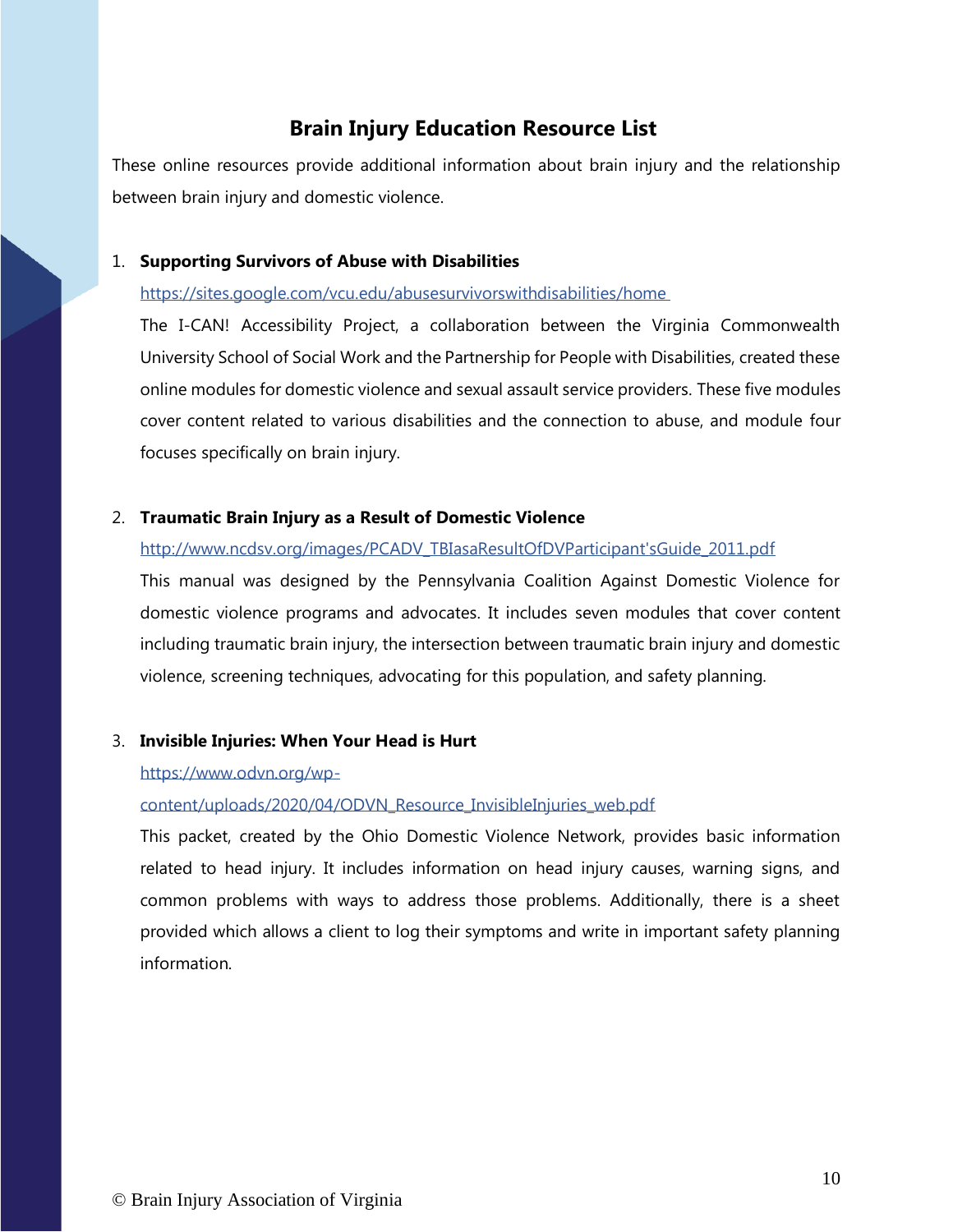## 4. **Domestic Violence and Brain Injury: YouTube Recording**

#### <https://www.youtube.com/watch?v=YfyO3jVXAss&t=2094s>

This is a recording of a live webinar presented in 2018 by Peg Ogea-Ginsburg from the Nebraska Department of Health and Human Services and Peggy Reisher from the Brain Injury Alliance of Nebraska. They provide background information on brain injury, the intersection between brain injury and domestic violence, and discuss a project conducted in collaboration with domestic violence shelters.

## 5. **Model Systems Knowledge Translation Center: Living with Traumatic Brain Injury** <https://msktc.org/tbi>

This website is funded by the National Institute on Disability and Rehabilitation Research. It provides evidence-based materials on topics relevant to individuals with brain injury including changes in memory, cognitive problems, fatigue, and more.

## 6. **Abused and Brain Injured: Understanding the Intersection of Intimate Partner Violence and Traumatic Brain Injury**

#### <https://www.abitoolkit.ca/>

This website was created by The Acquired Brain Injury Research Lab, which is led by Dr. Angela Colantonio. It provides an overview of brain injury, summarizes research on brain injury and intimate partner violence, has a case study of a survivor, and includes information specific to service providers. While the statistics and resources are Canadian focused, the information is universal.

## 7. **Traumatic Brain Injury and Domestic Violence: Quick Guide**

<https://www.biav.net/wp-content/uploads/2018/05/Domestic-Violence-Fact-Sheet-lb.pdf> This quick guide, created by the Brain Injury Association of Virginia, provides an overview of the intersection between brain injury and domestic violence. The information is in an easyto-read format and can be printed for quick reference.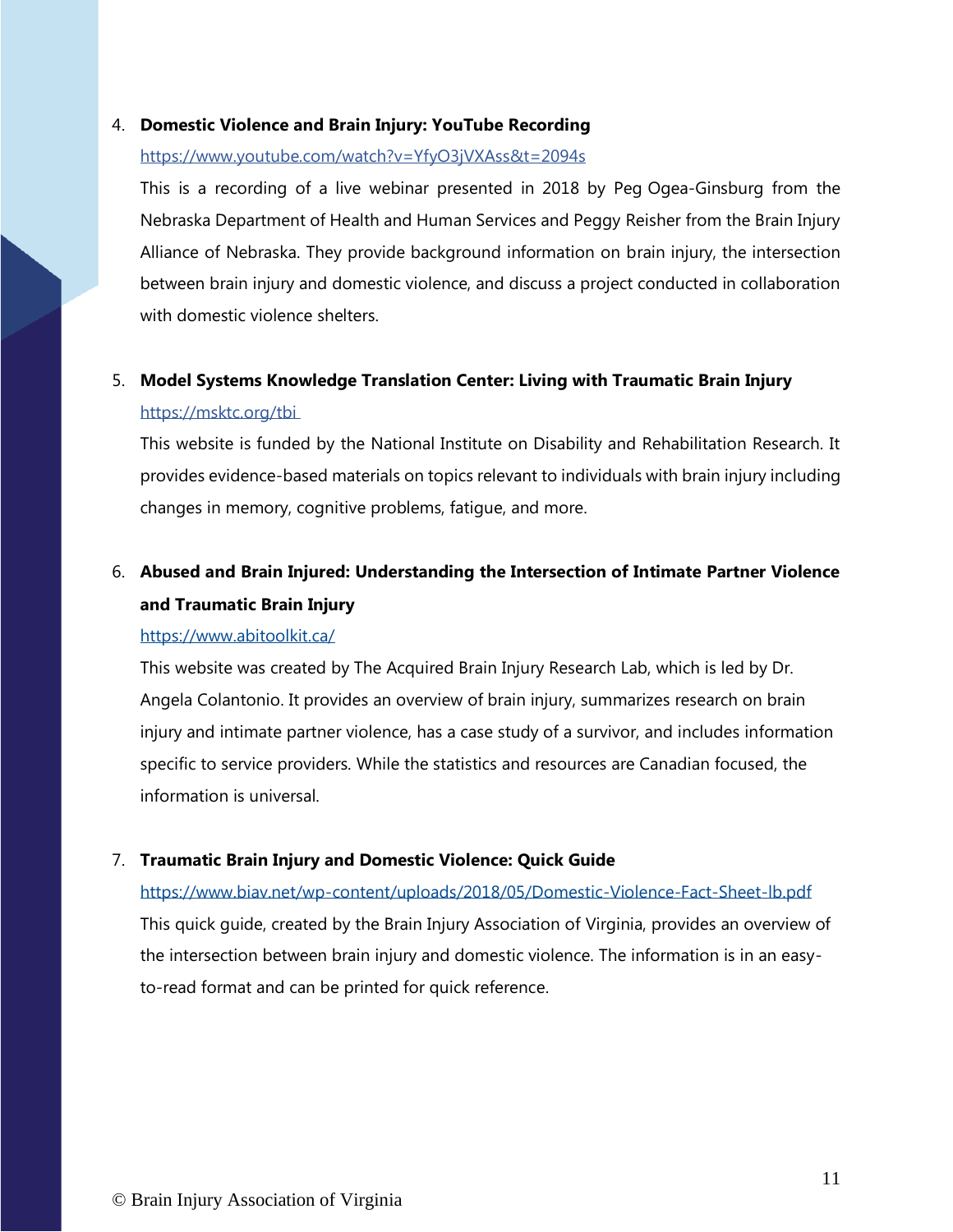## **Brain Injury Screening Overview**

### **What is it?**

Screenings are a way to identify individuals who may have a brain injury. It is important to understand that screening for brain injury is not the same as diagnosing someone with a brain injury. Results from a screening can help you decide who would benefit from a referral for further testing done by a medical professional.

#### **Why should it be done?**

Individuals who experience domestic violence might not consider the possibility they have a brain injury; or they might attribute their symptoms to other causes. Screening for brain injury among individuals who experience domestic violence could help prevent invisible injuries from going undiagnosed, delaying recovery, and causing further damage.

#### **What screening tools are available?**

While there is no universally accepted brain injury screening tool for survivors of domestic violence, two that have been used are the HELPS Brain Injury Screening (HELPS) and the Ohio State University Traumatic Brain Injury Identification Method (OSU TBI-ID). Both of these tools are quick to administer and are used to identify events and experiences indicative of possible brain injury. The questions in either the HELPS or the OSU TBI-ID take approximately 5-10 minutes to administer and can be incorporated into a conversation during the typical intake process. The following page provides more information about these two screening tools, as well an additional identification tool, the CHATS.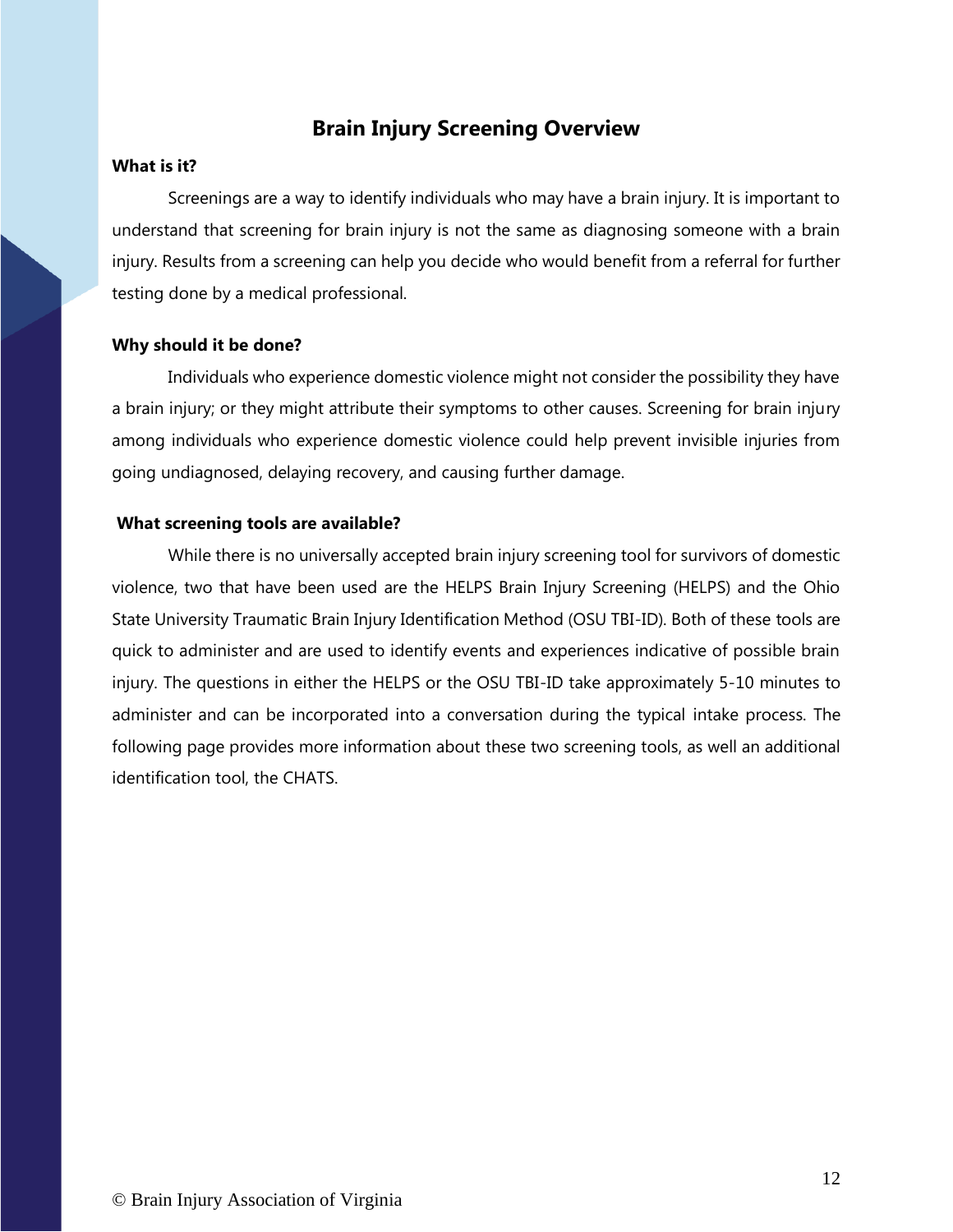## **Brain Injury Screening Tools**

## **HELPS**

- The HELPS is a brief interview created for use with the general brain injury population by individuals who are not brain injury professionals.
- You can access the HELPS here:
	- o [https://www.biav.net/wp-content/uploads/2020/08/HELPS-Brain-Injury-](https://www.biav.net/wp-content/uploads/2020/08/HELPS-Brain-Injury-Screening-Tool.pdf)[Screening-Tool.pdf](https://www.biav.net/wp-content/uploads/2020/08/HELPS-Brain-Injury-Screening-Tool.pdf)

## **CHATS**

- The CHATS was developed by the Ohio Domestic Violence Network and is a modified version of the HELPS. It is an identification tool created to meet the specific needs within the domestic violence population.
- You can access the CHATS here:
	- o <https://www.odvn.org/wp-content/uploads/2020/05/CHATSAdvocateGuide.pdf>

## **OSU TBI-ID**

- The OSU TBI-ID is a brief interview intended for use with the general brain injury population.
- You can access the OSU TBI-ID here:
	- o [https://wexnermedical.osu.edu/-/media/files/wexnermedical/patient](https://wexnermedical.osu.edu/-/media/files/wexnermedical/patient-care/healthcare-services/neurological-institute/departments-and-centers/research-centers/ohio-valley/osu_tbiform_july2013.pdf)[care/healthcare-services/neurological-institute/departments-and](https://wexnermedical.osu.edu/-/media/files/wexnermedical/patient-care/healthcare-services/neurological-institute/departments-and-centers/research-centers/ohio-valley/osu_tbiform_july2013.pdf)[centers/research-centers/ohio-valley/osu\\_tbiform\\_july2013.pdf](https://wexnermedical.osu.edu/-/media/files/wexnermedical/patient-care/healthcare-services/neurological-institute/departments-and-centers/research-centers/ohio-valley/osu_tbiform_july2013.pdf)
- You can access the online training module here:
	- o [https://www.brainline.org/multimedia/presentations/OSU/includes/storyline/stor](https://www.brainline.org/multimedia/presentations/OSU/includes/storyline/story_html5.html) [y\\_html5.html](https://www.brainline.org/multimedia/presentations/OSU/includes/storyline/story_html5.html)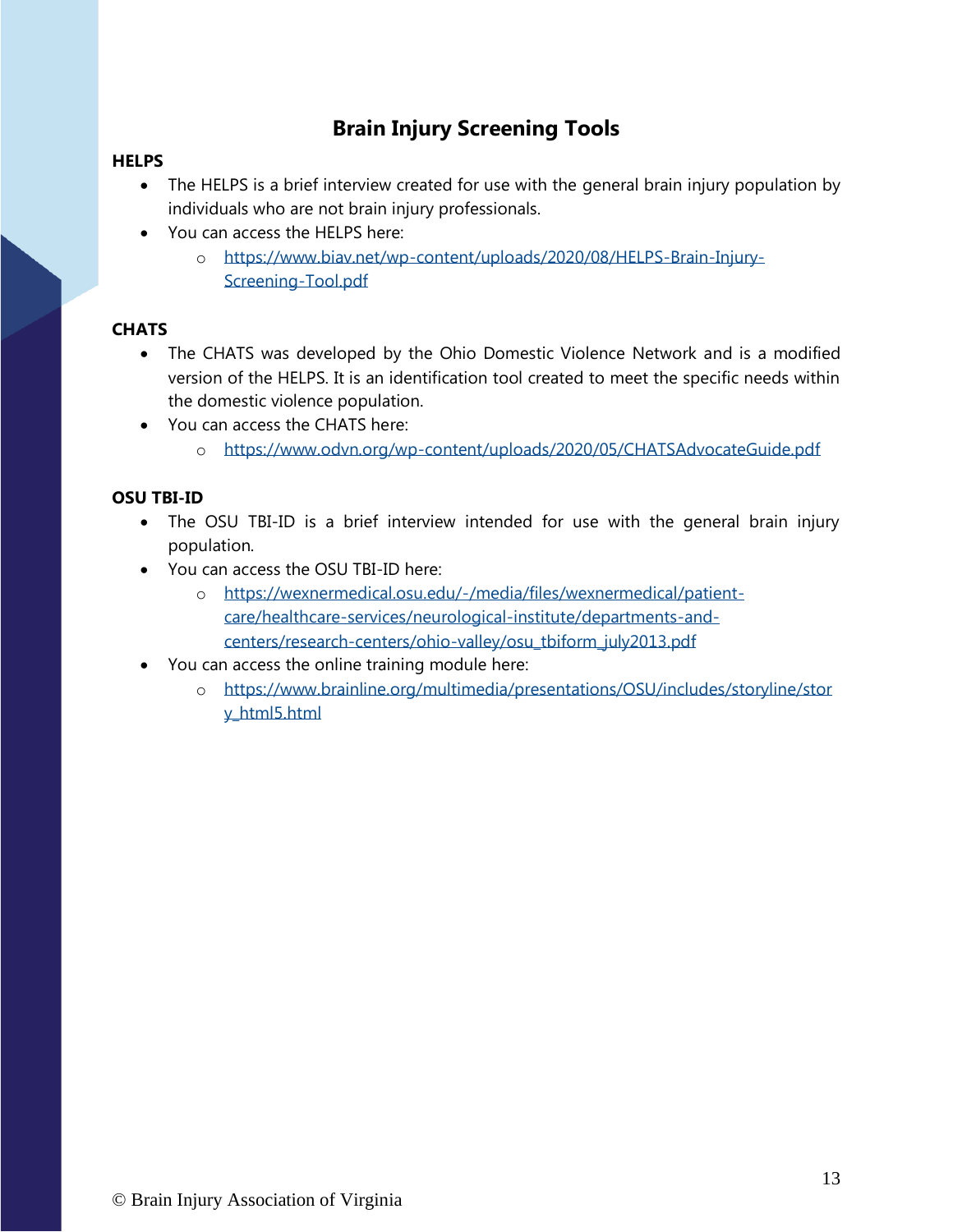## **Brain Injury Referral: Next Steps**

After screening a client for brain injury, what are the next steps? This section of the packet provides information about how to support your client and how BIAV is here to help.

## **Discuss Screening Results**

Help your client understand what the results mean and what they don't mean. A positive brain injury screen is not a medical diagnosis. However, it indicates the individual is displaying symptoms consistent with those of brain injury and that they could benefit from further assessment by a medical professional. Brain injury symptoms may not appear until days later, so it is important to ask about any changes your client is experiencing and re-screen as appropriate.

### **Share Options**

- Refer them to a doctor for further assessment to explore symptoms and needs
- Open up a discussion on their symptoms and ways you can support them while working with them (see brain injury symptom management strategies for suggestions)
- Have them speak with a BIAV resource specialist to learn more or ask questions

#### **Brain Injury Association of Virginia**

 The Brain Injury Association of Virginia provides free and confidential services across Virginia to individuals with brain injury, their caregivers and family members, and professionals. Resource specialists are available between 9am and 5pm to provide brain injury education, discuss referral information and state and national resources, or address any questions. Additional information can be found on the BIAV website, including our community resource directory which may help you locate brain injury services in your area, and Quick Guides on specific topics about brain injury.

Phone: **1-800-444-6443** (toll-free)

Email: **[info@biav.net](mailto:info@biav.net)**

Website: **biav.net**